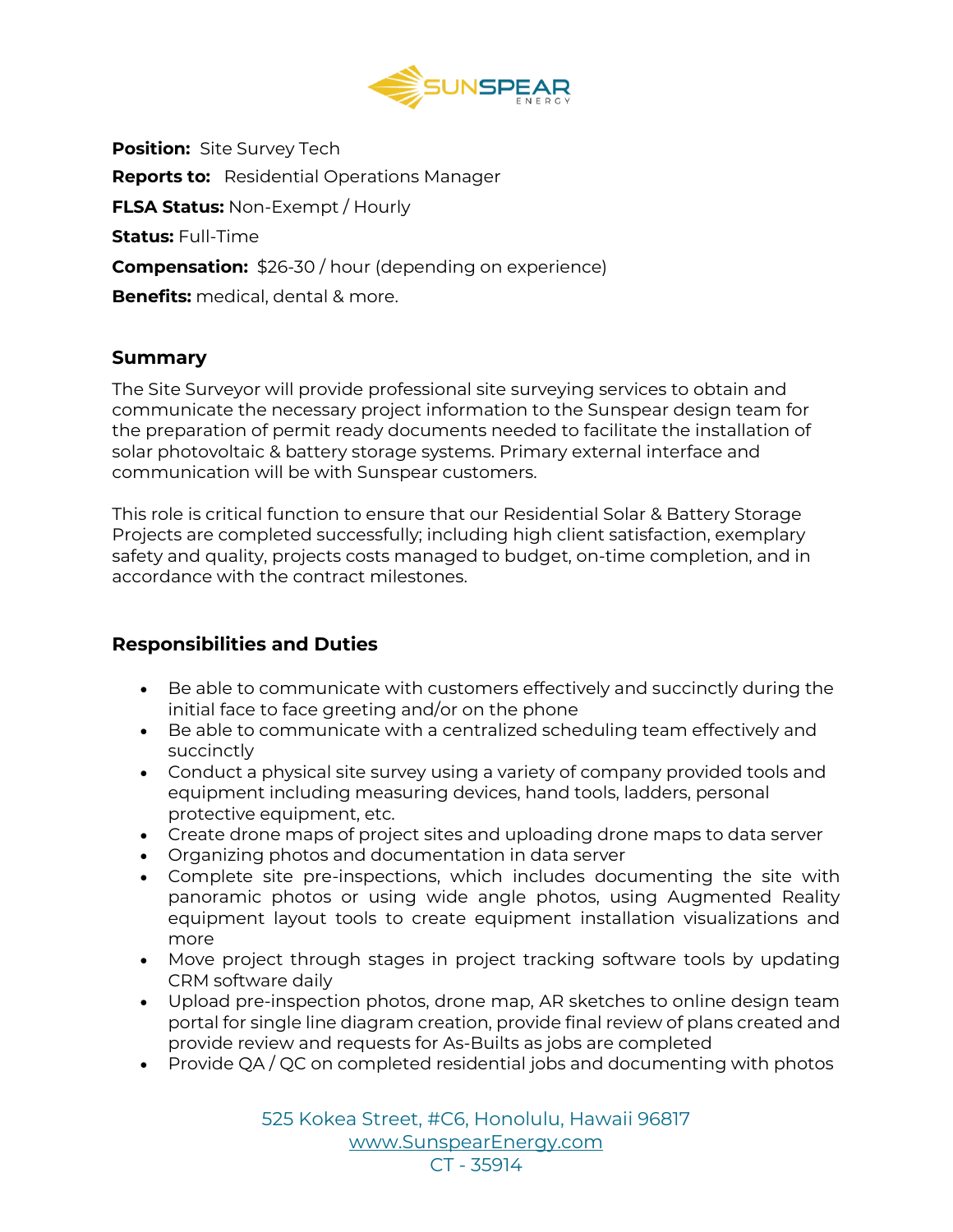

- Create one-line diagrams and elevations based on results of site preinspections
- Document the project site with photos using a company provided digital camera and a smart phone application
- Fill out, by hand, paper site surveying sheets needed by the Sunspear Engineering Department to produce permit-ready documents, uploading data to the SunPower project management system.
- Perform site survey activities with a team and independently.
- Attend mandatory training sessions on new products, installation methodology, and safety

# **Minimum Qualifications:**

- Excellent customer service skills in addition to solid verbal and written communication skills
- Basic knowledge of residential electrical and structural systems
- Must be able to successfully pass a pre-employment criminal and driving screen
- Regular, reliable, and predictable attendance required
- High School or Trade School degree in a discipline related to construction or building sciences
- Must be able to lift heavy objects (50 lbs. or more) in addition to climbing ladders and working in high places.
- Valid Driver's license
- Ability to travel between job sites
- Ability to organize and maintain paper documents and electronic photos and files
- Excellent written communication skills are required to prepare survey documents
- Proficiency with smart phone applications and digital cameras
- Basic computer skills including the ability to copy files and communicate via email.

# **Preferred Qualifications:**

- Understand how to interpret one-line and three-line electrical diagrams and create single-line and three-line diagrams
- Understand how PV system interconnections for 100A, 200A and 400A services
- OSHA 10 Certification
- Strong understanding of NEC codes with emphasis on residential PV installations
- Minimum 3 years of experience in the solar industry
- Experience with Tesla Powerwall 2, Generac PWRcell
- NABCEP Certification Preferred
- Have experience installing and servicing SolarEdge and Enphase Inverters and Sunpower Equinox equipment
- Proficient in the installation of grid-tied and micro inverter applications.

525 Kokea Street, #C6, Honolulu, Hawaii 96817

[www.SunspearEnergy.com](http://www.sunspearenergy.com/)